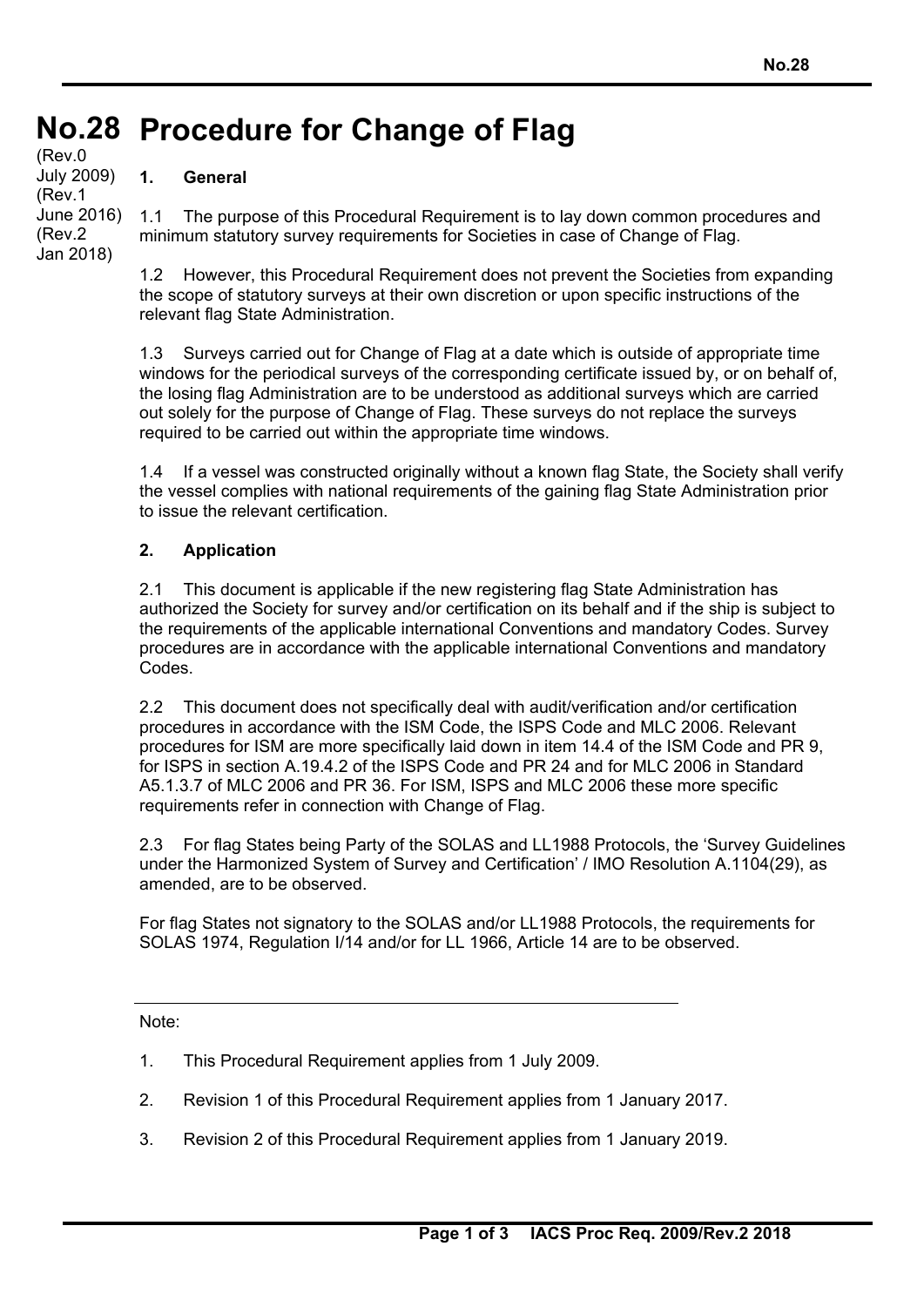#### **No.28 3. Scope of Surveys**

(cont)

3.1 In addition to the surveys indicated in 3.2, it will be insured that the new flag, port of registry and ship's name are indicated, as applicable, on statutory documents (Stability booklet, SOPEP, etc.) and life boats, life rafts, life buoys, etc..

3.2 If the Change of Flag is to be undertaken outside the windows of the **due dates** for surveys of new certificates which are going to be issued by, or on behalf of, the gaining Flag Administration, then the scope of surveys for the main statutory certificates are to be:

| 3.2.1  | <b>SOLAS Safety Construction:</b>         | <b>Annual Survey</b>                                      |
|--------|-------------------------------------------|-----------------------------------------------------------|
| 3.2.2  | <b>SOLAS Safety Radio:</b>                | <b>Renewal Survey/Periodical Survey</b>                   |
| 3.2.3  | <b>SOLAS Safety Equipment:*</b>           | <b>Annual Survey</b>                                      |
| 3.2.4  | <b>SOLAS Passenger Ship Safety Cert.:</b> | 3.2.1 + Lifesaving and Fire-fighting<br>means and $3.2.2$ |
| 3.2.5  | Load Line:                                | <b>Annual Survey</b>                                      |
| 3.2.6  | MARPOL Annex I:                           | <b>Annual Survey</b>                                      |
| 3.2.7  | <b>MARPOL Annex II:</b>                   | <b>Annual Survey</b>                                      |
| 3.2.8  | <b>MARPOL Annex IV:</b>                   | <b>Renewal Survey</b>                                     |
| 3.2.9  | <b>MARPOL Annex VI:</b>                   | <b>Annual Survey</b>                                      |
| 3.2.10 | Fitness Cert. Gas/Chemicals:              | <b>Annual Survey</b>                                      |

- When changing from HSSC to Non-HSSC, the following applies:
	- a. If Change of Flag occurs within 2 years of the initial/last renewal, an Annual Survey is required.
	- b. If Change of Flag occurs after 2 years of the initial/last renewal, a renewal survey is required.
- Note: Specific requirements of the Flag State Administration related to the above statutory certificates are also to be considered.

3.3 For other statutory certificates not listed above the scope of survey is to be at least the scope of the relevant annual survey.

3.4 If **due dates** for surveys of new certificates, which are going to be issued by, or on behalf of, the gaining Flag Administration, are **within the applicable time windows** for surveys, then the appropriate renewal/intermediate/periodical/annual surveys shall be carried out. Due consideration to the circumstances shall be given in order to avoid unreasonable burdens as could be inter alia a necessary dry-docking of the ship for renewal survey of the SOLAS Cargo Ship Safety Construction Certificate or similar.

3.5 Surveys conducted within a three months' time period prior to the date of Change of Flag may be credited towards Change of Flag with the exception of SOLAS Safety Radio survey.